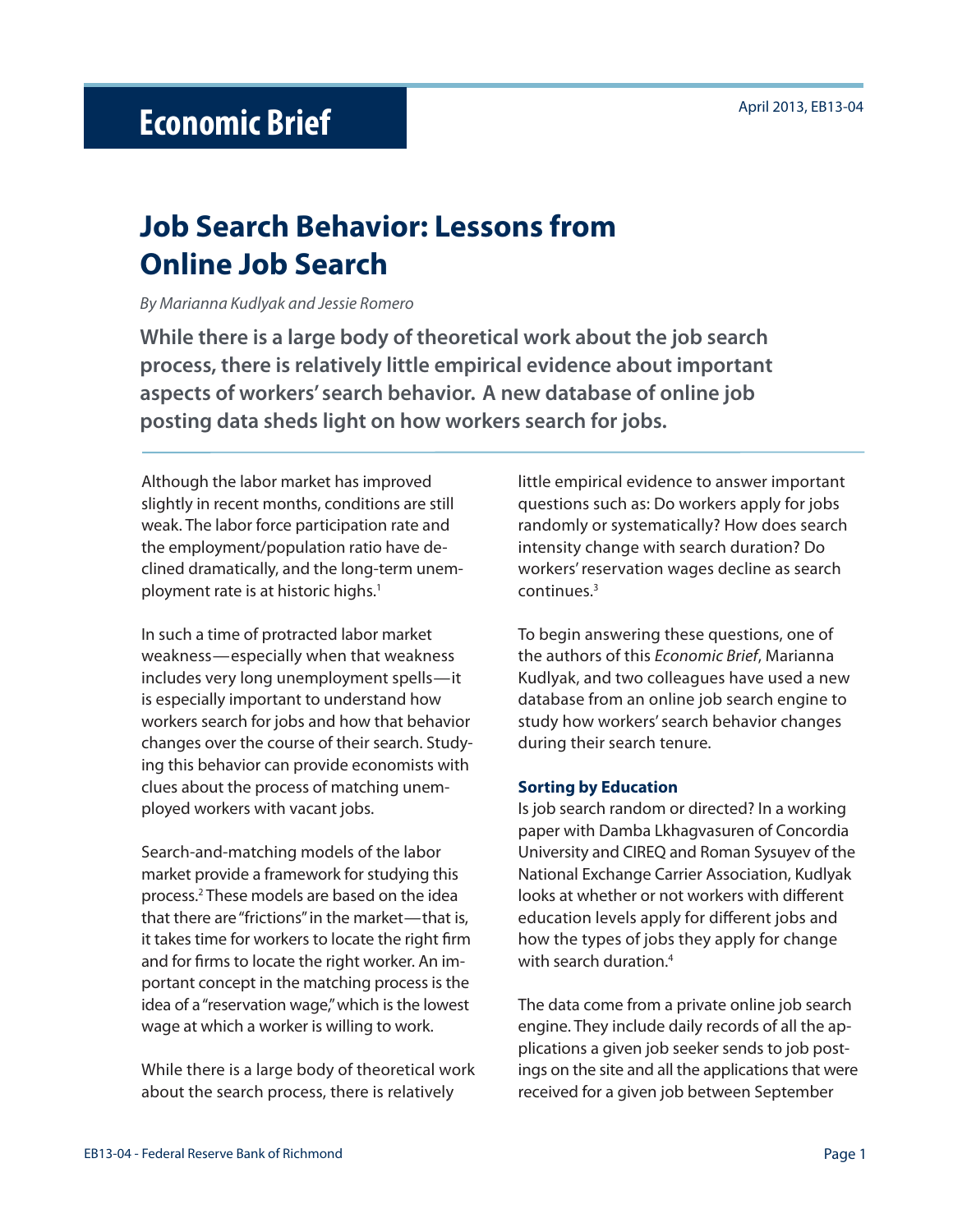2010 and September 2011. Kudlyak and her coauthors focus on the search behavior of workers aged 25–64 and workers whose education level ranges from high school completion to a master's degree. On average, younger workers apply to more jobs; workers aged 25–34 send out 1.69 applications per day, while workers aged 55–64 send out 1.34 applications per day. Younger workers also have shorter search durations than older workers. To the extent that the duration of search on the website coincides with the duration of unemployment, this is consistent with evidence that shows older workers tend to have longer unemployment spells.<sup>5</sup> Of course, the cessation of activity on the site does not necessarily indicate that the worker has found a job; he or she could be looking elsewhere or have given up entirely.

To begin, the authors look at the distribution of job applicants with different education levels across different job postings. They find that the distribution is not the same across all jobs; some jobs have a higher share of applicants with only high school diplomas, for example, while others have a higher share of applicants with college degrees. Formal statistical tests reveal that the average education of applicants in their first week of search on the website differs from job to job. This suggests that at the beginning of their searches, jobseekers sort themselves to jobs according to education.

Based on this finding, the authors construct an "education index" for each job, which is the average education level of all workers who apply to that job during their first week of searching. (The assumption is that workers apply to the jobs they find most desirable at the beginning of their search.) The authors call jobs with higher index values—meaning applicants have higher average education levels higher-type jobs. They call jobs with lower index values lower-type jobs.

Kudlyak, Lkhagvasuren, and Sysuyev then look at the jobseekers' behavior to see if their degree of sorting changes as their searches continue. At the beginning of the process, jobseekers with more

education apply to higher-type jobs, and those with less education apply to lower-type jobs. As their searches continue, however, the degree of sorting by education decreases, and workers apply to more lower-type jobs than they did at the beginning.

These results imply that people become less choosy the longer they have been searching for a job. More precisely, the education index represents a tradeoff between the expected wage and the probability of getting a job; initially, workers apply to highertype jobs, which are likely to pay higher wages. As their searches continue, however, workers apply to lower-type jobs for which they have a better chance of being hired. The fact that there is no single job that workers of all education levels want to apply for suggests that this tradeoff is important: jobseekers weigh not only the expected wages but also the probability of being hired when deciding where to apply.

The findings are related to the existing literature on assortative matching, which examines the degree to which the most productive workers match up with the most productive firms.<sup>6</sup> The findings suggest that observed firm-worker matches likely are "mismatched" compared to those in a frictionless labor market where workers find jobs right away. The results also suggest that the private cost of job search—that is, the cost of being unemployed increases with search duration. Both of these facts may have important implications for the design of models used to study labor markets.

# **Search Effort**

Workers might apply to different types of jobs depending on how long they have been searching, but do they apply to more jobs or fewer jobs? In a forthcoming paper, Kudlyak and Jason Faberman of the Chicago Fed use the online job posting data to study how search effort changes with search duration.<sup>7</sup>

Theoretically, search effort could follow several different patterns. It could remain constant throughout the search. It could increase right before unemployment benefits expire, or it could decline as the search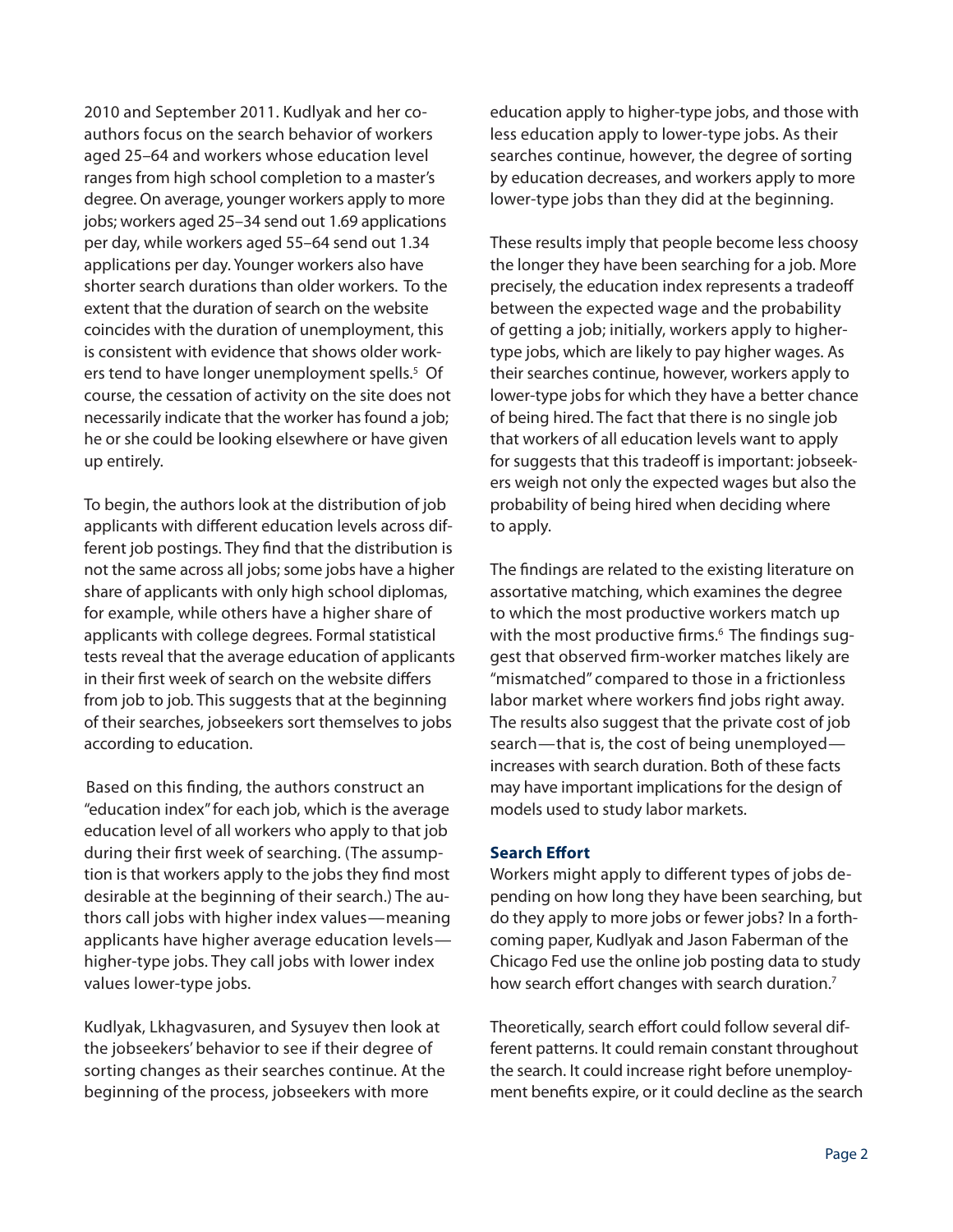continues. With respect to the third case, there are several reasons why observed search effort might decline. One possibility is that the composition of jobseekers changes: the workers who exert the most effort find jobs sooner, leaving behind workers who exert less effort. In this case, any given individual's effort might remain constant, but the effort of the group as a whole appears to decline. Another explanation could be that there is a "stock-flow" effect, in which the worker's search effort depends on the demand for labor. At the beginning of a search, a jobseeker searches through the full stock of vacancies. After that, however, the jobseeker only looks at newly posted jobs, so the level of search effort depends on the size of the flow. Finally, search effort could decline because the jobseeker's reservation wage has declined, which lowers the value of searching. While on the one hand a lower reservation wage should increase the number of jobs a worker is willing to accept, on the other hand those jobs also would be worth less to the worker.

Some studies using cross-sectional data (which contain one observation per worker and thus allow comparing groups of workers at different durations of search) have concluded that a worker's reservation wage remains constant throughout the search. This result, however, could be due to the fact that workers with low reservation wages find jobs earlier, and thus are not observed in the data at longer search durations. A unique feature of the online job search data set is that the researchers are able to follow the same worker through time, rather than comparing reservation wages of different workers at different durations. Faberman and Kudlyak find that search effort, as measured by the number of applications sent out by jobseekers, declines as search continues, even after controlling for composition and stock-flow effects. Thus, it's possible that the decrease in search effort reflects the perceived lower value of the job to the jobseeker or other factors that Faberman and Kudlyak are continuing to study.

## **Conclusion**

These studies use a large, novel database from an online job search engine to study workers' search behavior. The results suggest that workers direct their search based on education. The degree of sorting decreases as search tenure increases, however, as does search effort. It appears that workers become more willing to accept job offers at lower wage rates after they have been searching for a while.

The matching process involves both inputs and outputs: the input is workers' search effort, and the output is getting hired at a certain wage. The online job search data shed light on important aspects of the first half of the equation, but do not reveal what happens to workers when their searches conclude. These outcomes are an important topic for future research.

**Marianna Kudlyak is an economist and Jessie Romero is an economics writer in the Research Department at the Federal Reserve Bank of Richmond.**

## **Endnotes**

- $1$  The unemployment rate has been below 8 percent for the past six months after remaining stuck around 9 percent for almost three years. But the labor force participation rate has declined 2.5 percentage points since the beginning of the recession, and the employment/population ratio has declined 4 percentage points. The long-term unemployment rate—the share of unemployed workers who have been unemployed for more than half a year—has been near or above 40 percent since November 2009.
- 2 For an overview of search-and-matching models, see Diamond, Peter, "Unemployment, Vacancies, Wages," American Economic Review, June 2011, vol. 101, no. 4, pp. 1045–1072; and Mortensen, Dale T. , "Markets with Search Frictions and the DMP Model," American Economic Review, June 2011, vol. 101, no. 4, pp. 1073–1091.
- <sup>3</sup> Emerging literature in this area includes Krueger, Alan B., and Andreas Mueller, "Job Search and Job Finding in a Period of Mass Unemployment: Evidence from High-Frequency Longitudinal Data," CEPS Working Paper No. 215, January 2011; and Mukoyama, Toshihiko, Christina Patterson, and Aysegul Sahin, "Job Search Behavior over the Business Cycle," Manuscript, February 2013.
- 4 Kudlyak, Marianna, Damba Lkhagvasuren, and Roman Sysuyev, "Sorting by Skill over the Course of Job Search,"